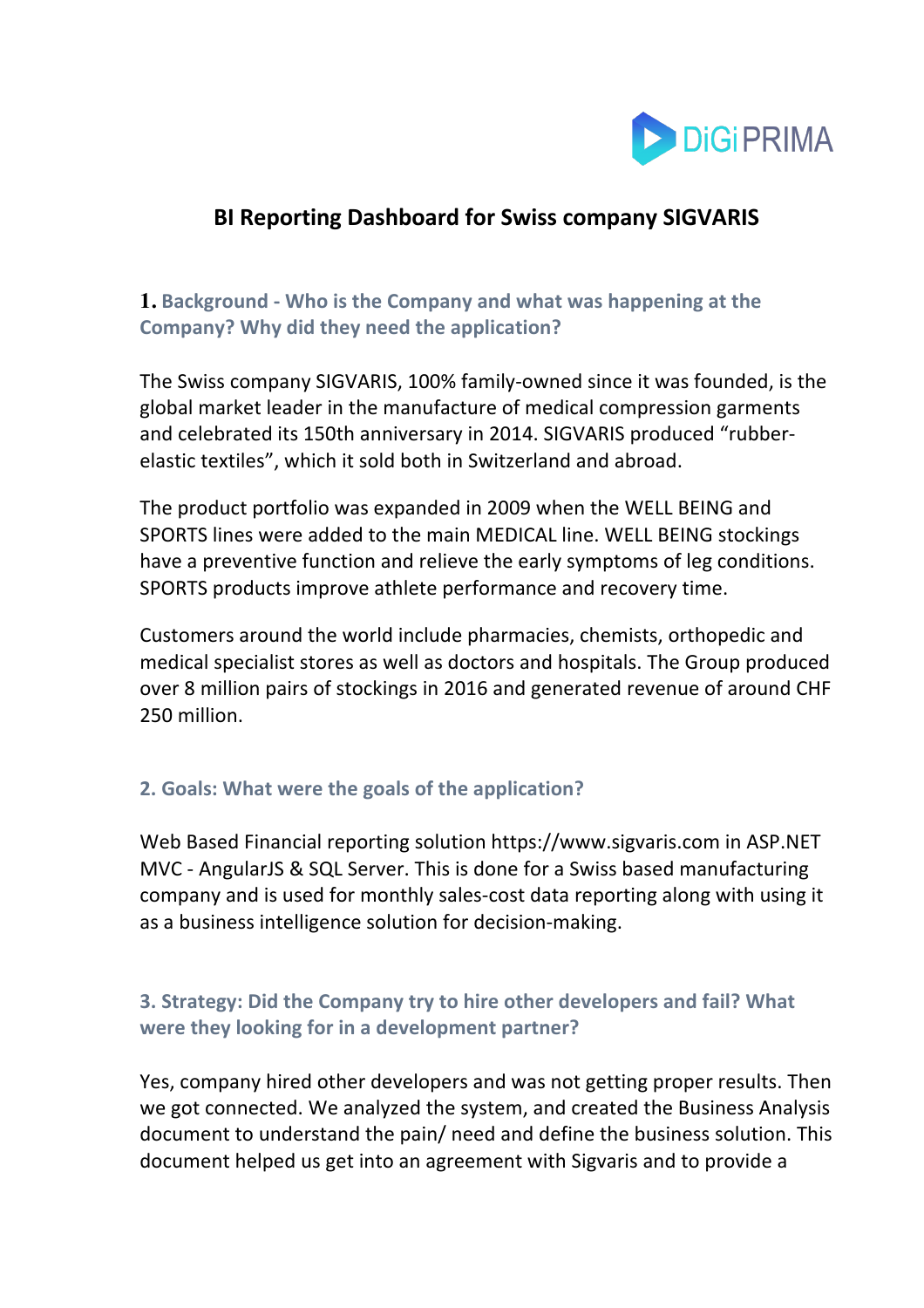foundation to define what solution needs to do to satisfy the customer's and business' needs.

### **4. Plan: What did the development process look like, step by step?**

### **Development process and version control:**

- Review, assign task(s)
- Setup project
- Complete task(s), push, commit
- Database updates
- Link branch to subdomain, testing
- Submit and review
- Pull requests
- Conflicts
- Merge with dev and test
- Merge with master and confirm updates

### **Environments:**

- Development server Will be used for development and testing
- Staging server Will be used for client review and UAT.
- Production server Final application will be deployed here.

### **Project Management Methodology:**

**Agile** project management focuses on delivering maximum value against business priorities in the time and budget allowed.

- The project breaks a requirement into smaller pieces, which are then prioritized by the team in terms of importance.
- The agile project promotes collaborative working, especially with the customer.
- The agile project reflects, learns and adjusts at regular intervals to ensure that the customer is always satisfied and is provided with outcomes that result in benefits.
- Agile methods integrate planning with execution, allowing an organisation to create a working mindset that helps a team respond effectively to changing requirements.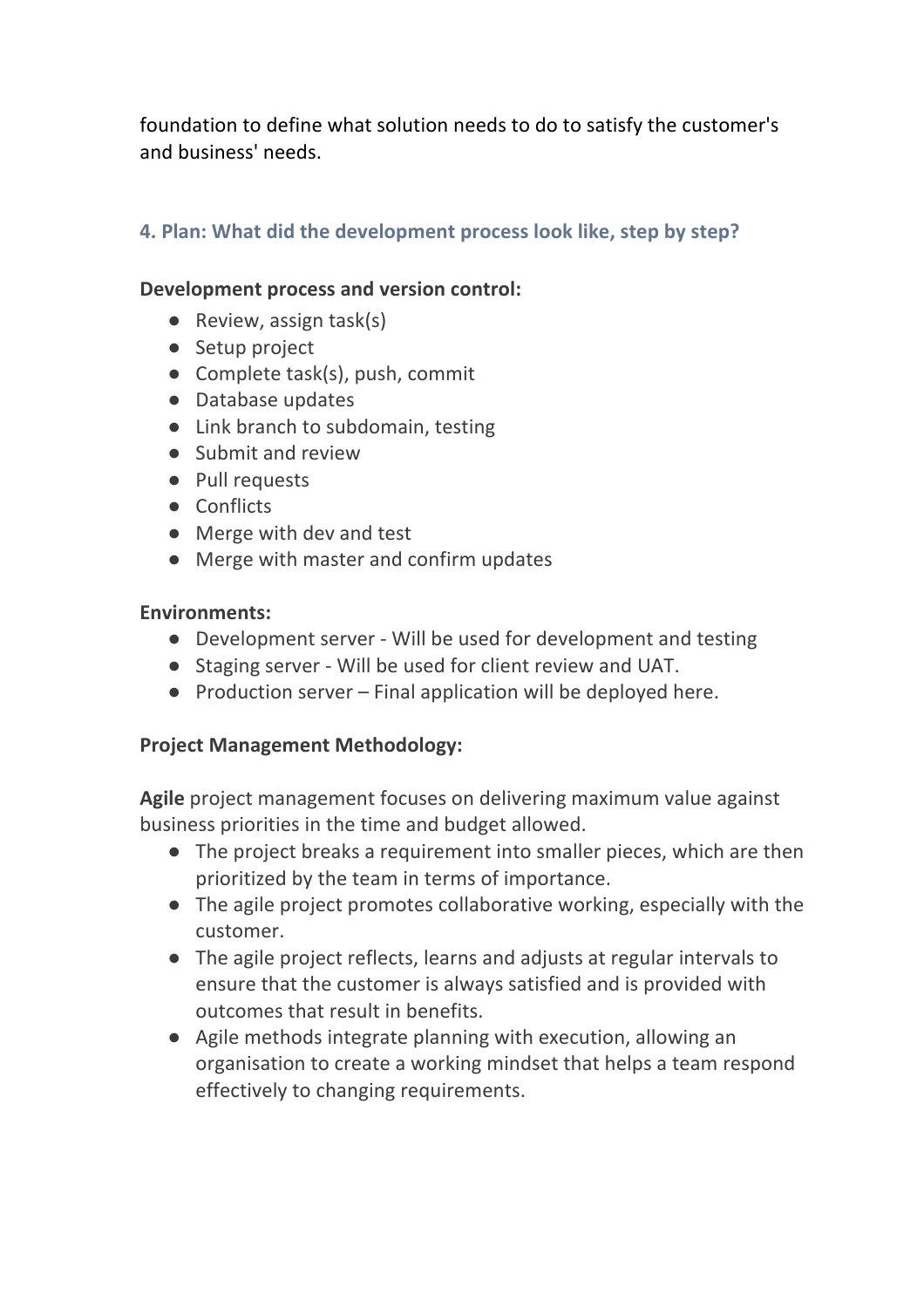#### **Version Control:**

- Master branch contains the latest STABLE build. Direct push to this branch is forbidden and should not be allowed by Git permissions.
- Dev branch is the primary development branch for testing before changes and updates are pushed to the master branch. All developers work will be tested on the dev branch and dev subdomain before updates are merged with the master branch.
- Direct FTP to the server is not allowed. All work will be performed through git.
- Developers can work on different tasks at the same time.



## **5. Pictures: Do you have images of the application?**

| <b>2</b> Transaction           | c          | Dashboard                         |             |                                  |             |                              |                     |                                   |           |
|--------------------------------|------------|-----------------------------------|-------------|----------------------------------|-------------|------------------------------|---------------------|-----------------------------------|-----------|
| <b>Juli</b> Incomes            | ∢          |                                   |             |                                  |             |                              |                     |                                   |           |
| <b>Expenses</b>                | k.         | m                                 |             |                                  |             |                              |                     |                                   |           |
| Account                        | k.         |                                   |             | m                                |             |                              |                     |                                   |           |
| <b>Budgets</b>                 | ∢          | \$111,000                         |             | \$2,800,000                      |             | \$111,000                    |                     | \$2,689,000                       |           |
| <b>Q</b> <sup>e</sup> Settings | $\epsilon$ | <b>Current Expense This Month</b> |             | <b>Current Income This Month</b> |             | <b>Your Total Expense</b>    |                     | <b>Your Current Total Balance</b> |           |
| ▶ Expense Categories           |            |                                   |             |                                  |             |                              |                     |                                   |           |
| Income Categories              |            | <b>In Latest 10 Income</b>        |             |                                  |             | <b>III</b> Latest 10 Expense |                     |                                   |           |
| Reports & Graphs               | x          |                                   |             |                                  |             |                              |                     |                                   |           |
| Income Vs Expense              |            | Title                             | Date        | Account                          | Amount      | Title                        | Date                | Account                           | Amount    |
|                                |            |                                   | Jan 25 2015 | Card                             | \$2,500,000 |                              |                     |                                   | \$5,000   |
| Income Calender                |            | Test                              |             |                                  |             | <b>Bayar Uang Ujin</b>       | Jan 25 2015         | Card                              |           |
| ▶ Expense Calender             |            | Salary                            | Jan 25 2015 | Account                          | \$200,000   | Bear                         | Jan 25 2015         | Card                              | \$2,000   |
| Income Reports                 |            | Payment                           | Jan 25 2015 | Card                             | \$100,000   | Bear                         | lan 25 2015         | Card                              | \$4,000   |
| Expense Reports                |            |                                   |             | <b>View Details</b>              |             | Shopping                     | Jan 25 2015         | Card                              |           |
| Profile Settings               | k.         |                                   |             |                                  |             |                              | <b>View Details</b> |                                   | \$100,000 |